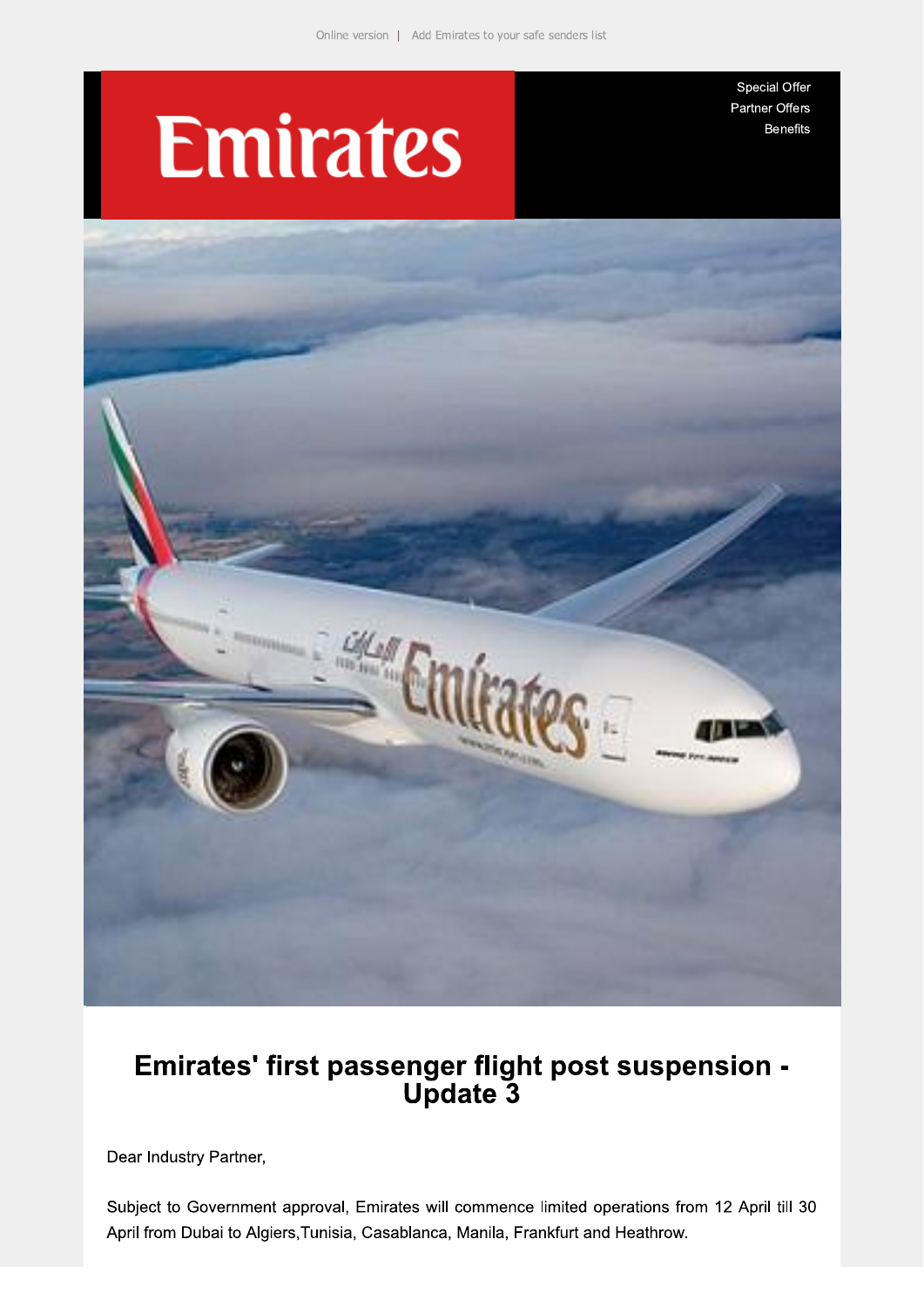Stringent entry restrictions remain in place at these destination as well as others across the world; travellers are advised to check before their travel. The safety and wellbeing of passengers and crew remain Emirates' top priorities.

#### **Health and safety**

We will operate a modified inflight service programme on these flights. Magazines and other print reading material will not be available, and while food and beverages will be continued to be offered on board, packaging and presentation will be modified to reduce contact during meal service and the risk of infection.

Emirates' lounge and Chauffeur Drive services will be temporarily unavailable during this period. All Emirates aircraft will go through enhanced cleaning and disinfection processes in Dubai, after each journey.

#### Important

If you are considering booking one of these flights, please ensure to check the eligibility from the respective country government guidance and entry criteria on TIMATIC to ensure you are able to not need contact your Embassy further travel. You do to for any travel permissions/documentation.

Please note the below important points prior to travel:

- Passengers are reminded to check-in and arrive 3 hours ahead of departure at Dubai Airport Terminal 3 to avoid any delays
- Passengers are reminded to bring their own face masks, hand gloves and abide by social distancing rules
- Passengers will undergo thermal screening procedures at the airport
- Passengers are reminded that cabin baggage will not be accepted on these flights, items allowed will be limited to laptop, handbag, briefcase or baby items; any other items will have to be checked.

### **Ticketing Terms and Conditions for New Tickets:**

| Travel Date:                 | 12 April to 30 April 2020                                                                                                        |
|------------------------------|----------------------------------------------------------------------------------------------------------------------------------|
| Destination:                 | ALG, TUN, CMN, MNL, FRA, LHR                                                                                                     |
| Journey and Class of Travel: | One way only & applicable in Y $(R)$ and J $(H)$                                                                                 |
| Fare Economy:                | Book R RBD; AED2,500 (all inclusive) Except TUN<br>TUN R RBD; AED2,200 (all inclusive)                                           |
| Fare Business:               | Book H RBD; AED5,000 (all inclusive) Except TUN<br>TUN H RBD; AED4,400 (all inclusive)                                           |
| Fare combinability:          | Not combinable with any other fare                                                                                               |
| Fare discounts:              | No child discounts and infant pay 10%                                                                                            |
| Changes and refunds:         | Not permitted                                                                                                                    |
| <b>EK Services:</b>          | Advanced seating and excess baggage can be purchased. Lounge and CDS<br>not applicable.                                          |
| Discount                     | Not applicable for group booking                                                                                                 |
| Time limit                   | 4 hours from booking                                                                                                             |
| Interline journey            | Any interline itinerary has to be bought by passengers at their own expense<br>and subject to travel restrictions at destination |